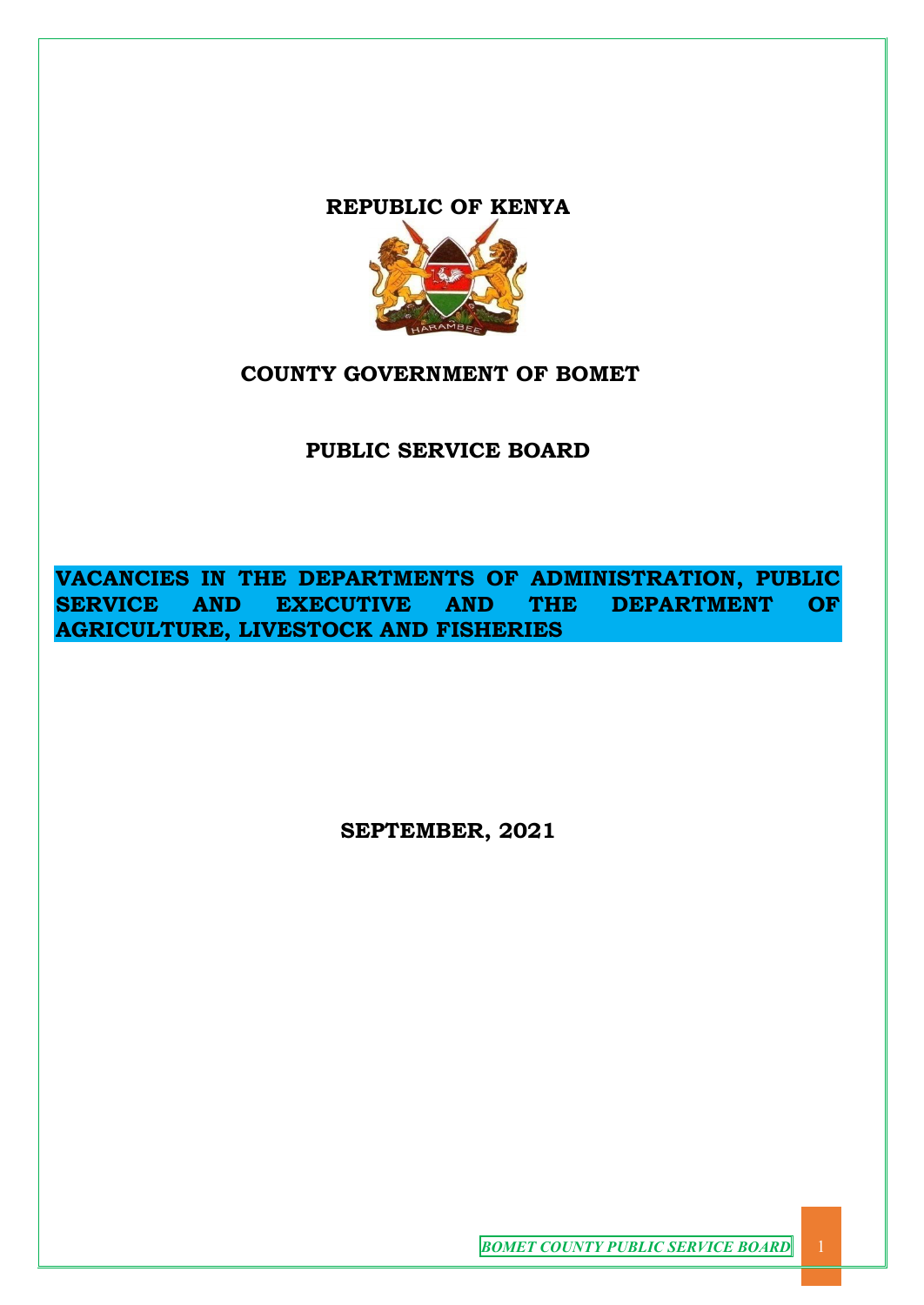# **A) DEPARTMENT OF ADMINISTRATION, PUBLIC SERVICE AND EXECUTIVE**

# 1. **DIRECTOR, EXECUTIVE AFFAIRS - J/G CPSB 03 (V/NO: 16) ( 1 POST)**

Reporting to the Chief Officer responsible for Executive Affairs in the County.

# **Duties and Responsibilities:**

- Responsible for efficient and effective organization, co-ordination, control and supervision of all executive functions of the county Government.
- Acting as a linkage between the office of the Governor and other departments by facilitating communication and co-ordination of activities.
- Development, implementation and evaluation of the Departmental Strategic Plans, Programs and Projects in collaboration with other departments and stakeholders.
- Ensure County Government goals and objectives are in line with the relevant legislations.
- Developing appropriate County Departmental Policies, Legal and Institutional frameworks for implementation of the mandate of the department.
- Perform other duties that may be assigned from time to time.

# **Requirements and Competencies for Appointment:**

- Be a Kenyan Citizen
- Bachelor's degree from a recognized university
- Have a Master's Degree in Social Science, Business Administration or its equivalent and relevant qualification from a recognized Institution
- Satisfy the requirements of Chapter Six of the Constitution
- Have knowledge, experience and a distinguished career of not less than five (5) years in a senior administration/management position
- Demonstrate a high degree of professional and technical competence as reflected in work performance and results
- Demonstrate a thorough understanding of Devolution, the County development objectives and vision 2030.

# **Terms of Service: Permanent and Pensionable**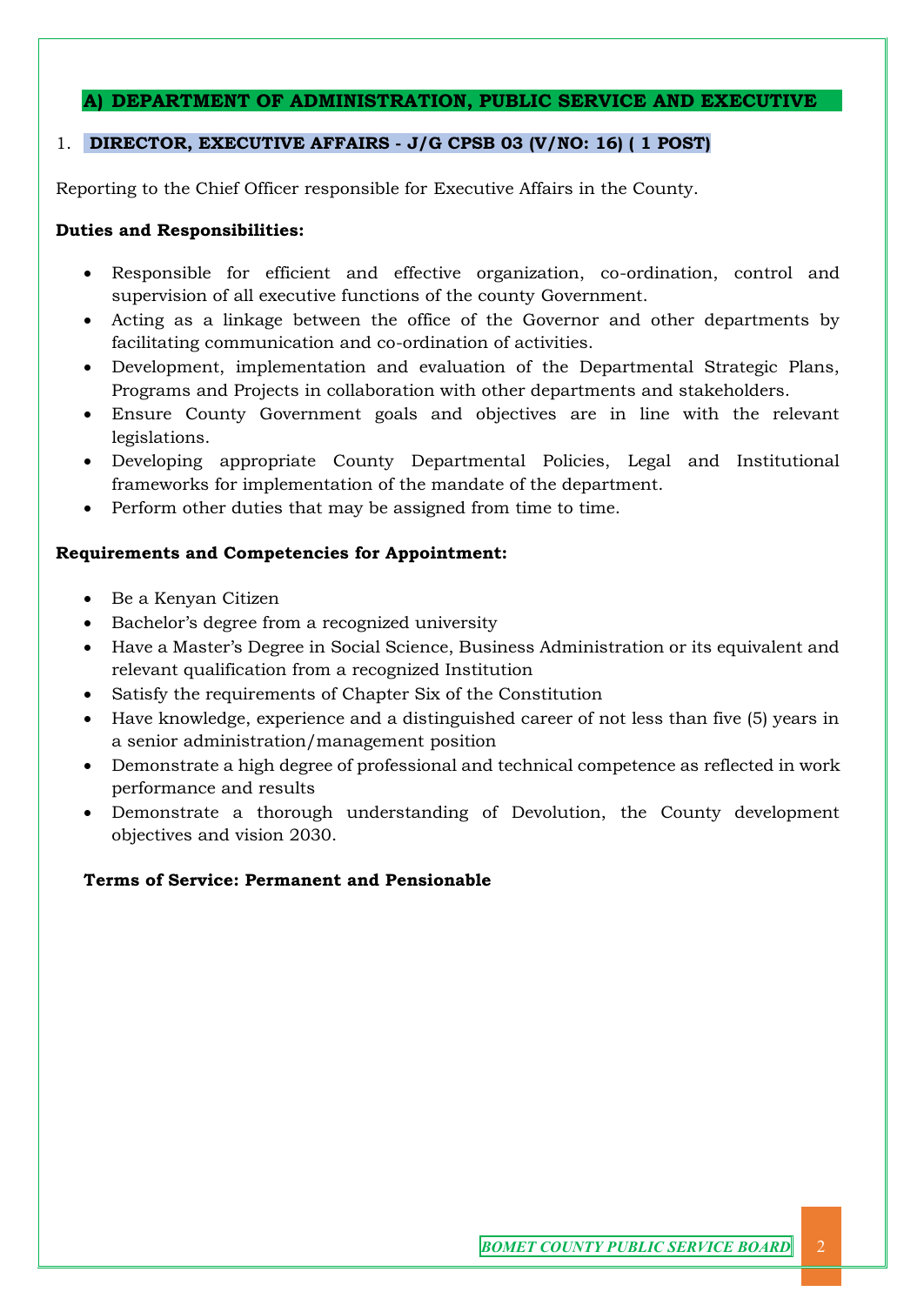# **2. RE-ADVERTISEMENT: SUB-WARD ADMINISTRATOR – J/G CPSB 11 (V/NO: 22) (14 POSTS)**

The County Government of Bomet intends to recruit Sub-Ward Administrators to serve in the following areas:

| S.<br><b>NO</b> | <b>SUB-COUNTY</b>    | <b>WARD</b>      | <b>SUB-LOCATION</b> |
|-----------------|----------------------|------------------|---------------------|
| 1.              | <b>BOMET CENTRAL</b> | <b>MUTARAKWA</b> | SOLYOT              |
| 2.              | <b>BOMET CENTRAL</b> | <b>SINGORWET</b> | <b>KABUNGUT</b>     |
|                 |                      |                  |                     |
| 3.              | <b>BOMET EAST</b>    | <b>CHEMANER</b>  | KAPSINGIROI         |
| 4.              | <b>BOMET EAST</b>    | <b>KIPRERES</b>  | <b>OLOKYIN</b>      |
| 5.              | <b>BOMET EAST</b>    | <b>KIPRERES</b>  | <b>TORONIK</b>      |
| 6.              | <b>BOMET EAST</b>    | MERIGI           | <b>KAPSIMBIRI</b>   |
|                 |                      |                  |                     |
| 7.              | CHEPALUNGU           | <b>NYONGORES</b> | <b>KYOGONG</b>      |
| 8.              | CHEPALUNGU           | <b>SIGOR</b>     | LUGUMEK             |
|                 |                      |                  |                     |
| 9.              | <b>SOTIK</b>         | <b>KIPSONOI</b>  | <b>MOTIRET</b>      |
| 10.             | <b>SOTIK</b>         | <b>KIPSONOI</b>  | <b>KINYELWET</b>    |
|                 |                      |                  |                     |
| 11.             | <b>KONOIN</b>        | <b>BOITO</b>     | <b>KABIANGEK</b>    |
| 12.             | <b>KONOIN</b>        | <b>EMBOMOS</b>   | <b>KITALA</b>       |
| 13.             | <b>KONOIN</b>        | <b>EMBOMOS</b>   | <b>EMBOMOS</b>      |
| 14.             | <b>KONOIN</b>        | MOGOGOSIEK       | SIMOTI              |

# **Duties and Responsibilities**

- Facilitating inter-governmental relations and conflict resolutions;
- Overseeing safe custody of county government assets in the sub-ward;
- Coordinating and liaising with other directorates and departments in the ward;
- Ensuring compliance with legal, statutory and regulatory requirements;
- Enhancing administrative capacity for effective functions and governance at the local level;
- Working with local committees to identify and implement development projects.
- Disseminating information to the public;
- Providing linkage between the office and the community.
- Any other duties as may be assigned from time to time.

# **Requirements and Competencies for Appointment:**

- Be a Kenyan citizen of sound mind. Be in possession of Kenya Certificate of Secondary Education (KCSE) mean grade D or its equivalent.
- Must be a person of high integrity.
- Be a resident of the particular sub-ward.
- Self-driven and ability to work under minimal supervision.
- Team player with good interpersonal and communication skills. Have good communication skills.
- Comply with Chapter six of The Constitution of Kenya, 2010. (Provide evidence of certificate of Good Conduct).

# **Terms of Service: 3 Years Contract**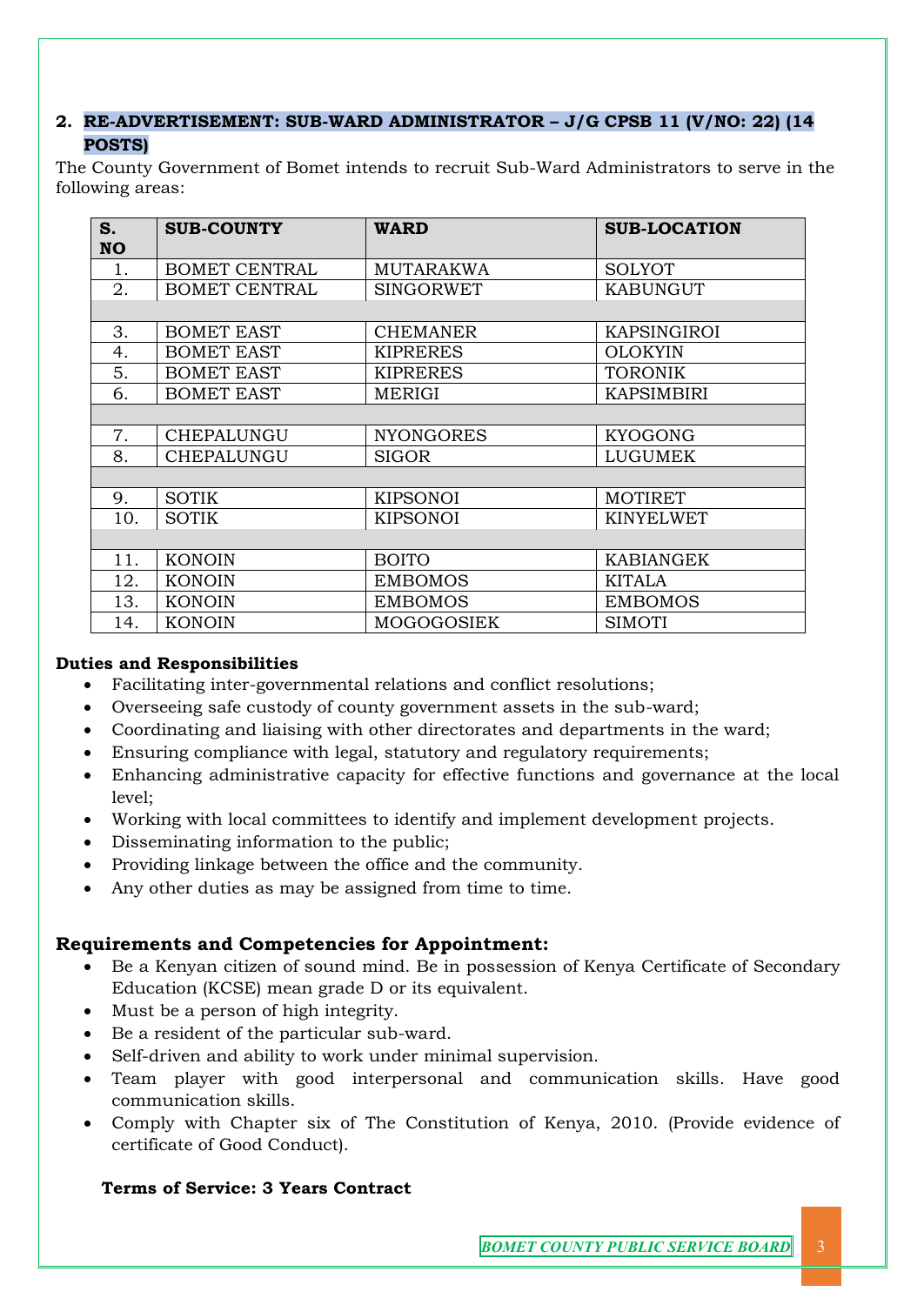# **B) DEPARTMENT OF AGRICULTURE, LIVESTOCK AND FISHERIES**

### **3. ASSISTANT AGRICULTURAL OFFICER III - J/G CPSB 11 (V/NO: 20) (15 POSTS)**

#### **Duties and Responsibilities**

- Training and advising farmers on matters related to crop production
- Land development
- Planning and management of demonstration plots

# **Requirements and Competencies for Appointment:**

- Kenya Certificate for secondary Education (KCSE) mean grade C or its equivalent;
- A diploma in any of the following fields: Agriculture, Food Technology, Agriculture and Home Economics, Agricultural Education, Horticulture or any other relevant and equivalent qualification from recognized institution.

# **Terms of Service: Permanent and Pensionable**

### **4. AGRICULTURAL OFFICER - J/G CPSB 09 (V/NO: 18) (10 POSTS)**

### **Duties and Responsibilities**

- Crop production
- Land development
- Agricultural extension
- Project management

# **Requirements and Competencies for Appointment**

• Bachelors of sciences (BSc.) degree in any of the following fields: food Science, Home Economics, Agriculture, Horticulture, Agriculture Economics, Natural Resources Management, Agribusiness, Agriculture Extension, Agriculture Education, or any other relevant and equivalent qualification from a recognized institution.

#### **Terms of Service: Permanent and Pensionable**

#### **5. ASSISTANT ANIMAL HEALTH OFFICER III - J/G CPSB 11 (V/NO: 21) (10 POSTS)**

#### **Duties and Responsibilities**

- Participating in animal health field demonstration and Agricultural shows
- Participate in sample collection and dispatch
- Inspecting livestock stock routes
- Collecting data and writing technical reports
- Demonstrating and training on milking techniques and external parasites control techniques such as dipping, spraying and dusting
- Carrying out vaccination, closed castration, dehorning, ear tagging, branding, deworming, disbudding, docking, debeaking, hoof trimming;
- Carrying out simple treatment of animals
- Participating in disease search and reporting
- Keep records on animals breeding, animal health, milk production, dipping data
- Maintaining dairy units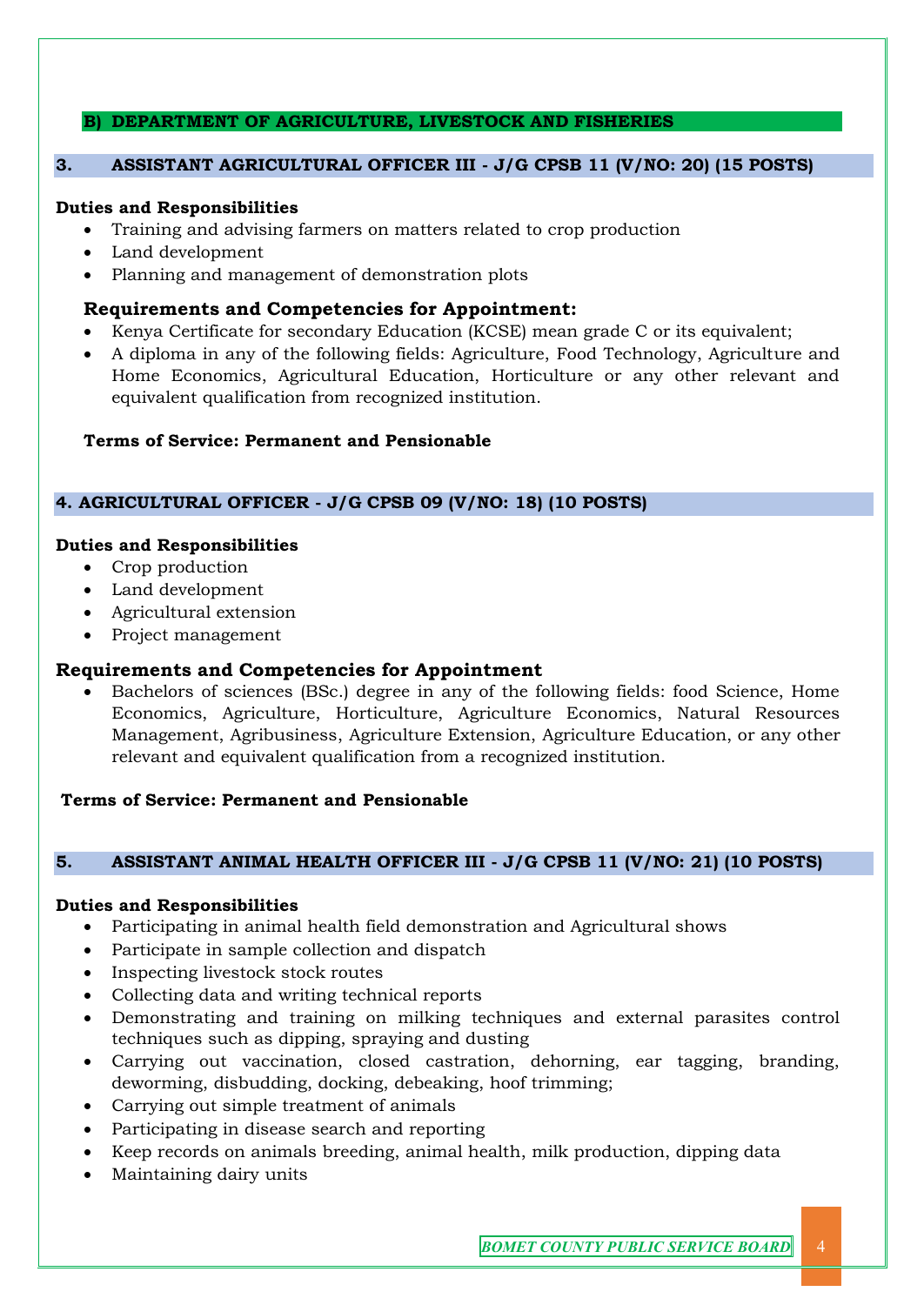# **Requirements and Competencies for Appointment**

- A diploma in any of the following disciplines: Animal Health, Animal Health and Production, Environmental Health, Clinical Pathology and Laboratory Diagnosis, Poultry Sciences, Veterinary Public Health and Meat Technology or Animal Husbandry from a recognized institution.
- Be registered by the Kenya Veterinary Board;
- Have a certificate in computer applications from a recognized institution;
- Have shown ability and demonstrated merit in work performance and results.

# **Terms of Service: Permanent and Pensionable**

# **6. ANIMAL HEALTH OFFICER - J/G CPSB 09 (V/NO: 19) (10 POSTS)**

# **Duties and Responsibilities**

- Overseeing construction and maintenances of farm structures;
- Giving advice on dip designing
- Siting and appraising construction
- Inspection and verification of imports and exports of consignments
- Training and advising on milking techniques and external parasite control techniques such as dipping, spraying and dusting
- Carry out vaccination, closed castration, dehorning, animal identification, deworming, disbudding, docking, debeaking and hoof trimming
- Carrying out simple treatment of Animals
- Participating in disease search, collecting and collating data and writing technical reports
- Keeping records on animal breeding, animal health, milk production, dipping data, slaughter house daily kill, meat condemnation and movement permits
- Maintaining dairy units
- Participating in animal health field demonstrations and agricultural shows
- Undertaking equipment sterilization, sample collection, packaging and dispatch
- Inspecting livestock stock routes
- Rearing experimental animals
- Issuing of livestock movements permits
- Undertaking artificial insemination, meat inspection and grading
- Enforcing slaughterhouse hygiene, meat transport regulations and inspection of retail outlets of foods of animal origin

# **Requirements and Competencies for Appointment**

- Have a Bachelor's degree in any of the following disciplines: Animal Health Management, Animal Production and Health Management, Environmental Health Sciences, Livestock Economics or Health Extension from a recognized institution
- Be registered by the Kenya Veterinary Board
- Have a Certificate in computer applications from a recognized institution

# **Terms of Service: Permanent and Pensionable**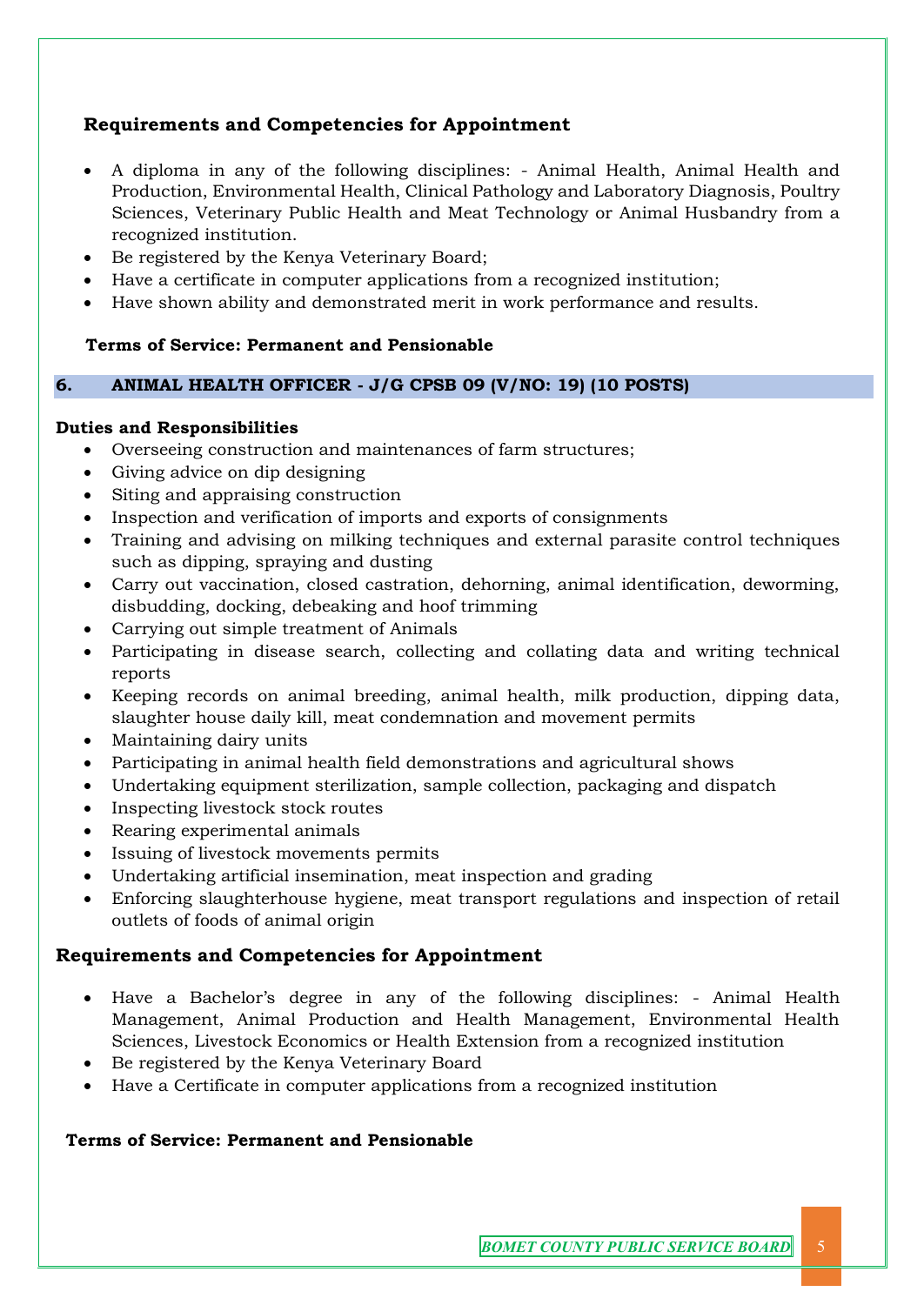# **7. VETERINARY OFFICER - J/G CPSB 08 (V/NO: 17) (5 POSTS)**

# **Duties and Responsibilities**

- Undertaking disease control activities such as disease search, vaccination and enforcement of livestock movement regulations
- Participating in the training of stakeholders in vector control programs
- Treating sick animals
- Advising on good veterinary practices
- Collecting data and preparing reports on animal health, products and markets
- Providing advice on animal breeding and welfare
- Undertaking postmortem examination and other diagnostic tests

# **Requirements and Competencies for Appointment**

- Be in possession of Bachelor of Veterinary Medicine (BVM) Degree from a recognized institution
- Be registered by the Kenya Veterinary Board
- Have a certificate in computer applications from a recognized institution

# **Terms of Service: Permanent and Pensionable**

### **Note:**

Salary and allowances for all the positions is as prescribed by Salaries and Remuneration Commission (SRC)